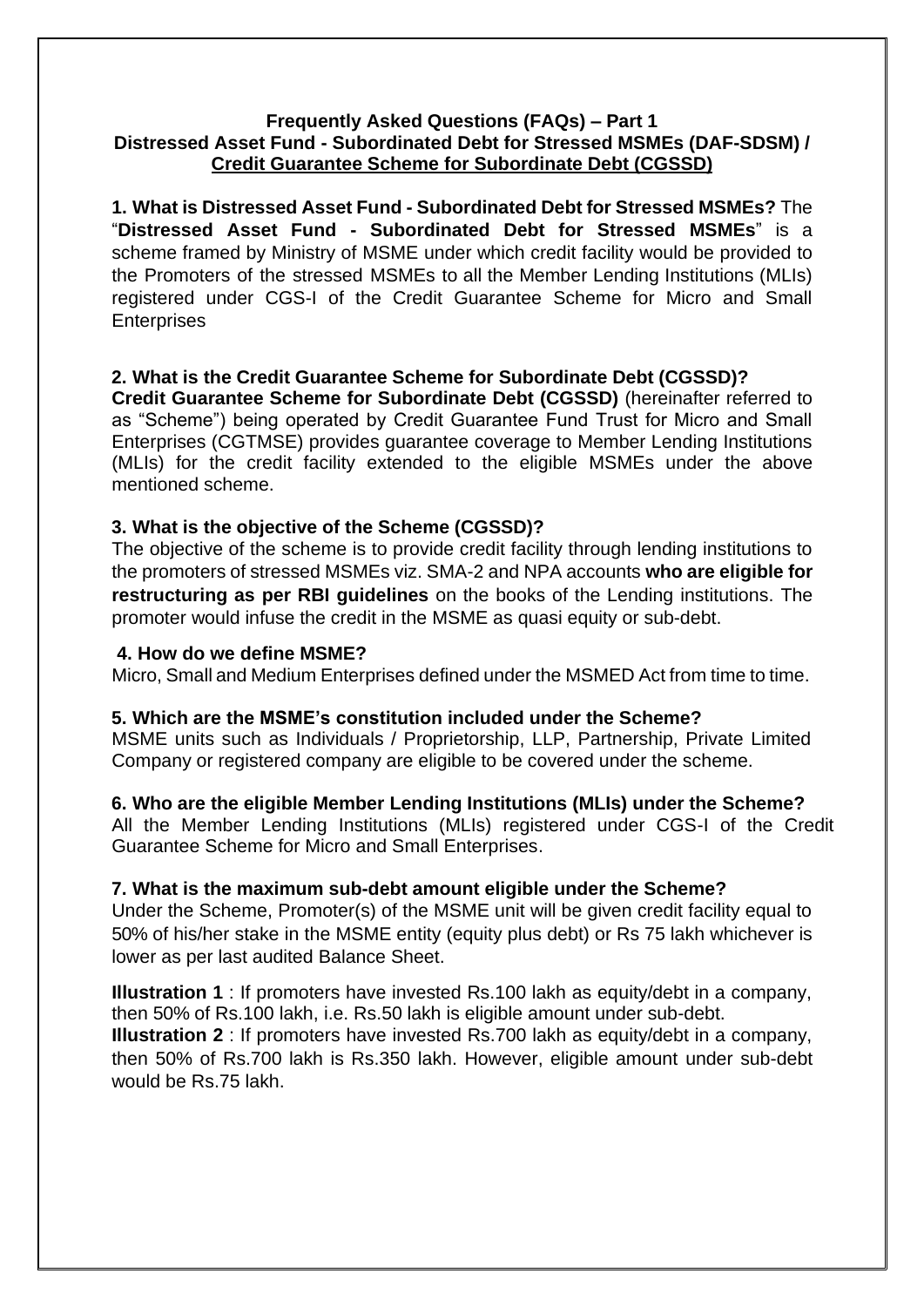## **8. Can you please give some scenarios for computation of sub-debt amount eligible under the Scheme?**

Computation methodology :

|                         |                   |                   | (Rs. Lakh)        |
|-------------------------|-------------------|-------------------|-------------------|
| <b>Details</b>          | <b>Scenerio 1</b> | <b>Scenerio 2</b> | <b>Scenerio 3</b> |
| Promoter's              | 100.00            | 100.00            | 500.00            |
| investment<br>as        |                   |                   |                   |
| equity in<br>the        |                   |                   |                   |
| MSME unit (A)           |                   |                   |                   |
| Promoter's              | 25.00             | 50.00             | 100.00            |
| investment<br>as        |                   |                   |                   |
| debt/loan in<br>the     |                   |                   |                   |
| MSME unit (B)           |                   |                   |                   |
| Total Stake by the      | 125.00            | 150.00            | 600.00            |
| Promoters in the        |                   |                   |                   |
| MSME unit $(C)$ =       |                   |                   |                   |
| $(A) + (B)$             |                   |                   |                   |
| <b>of</b><br>50%        | 62.50             | 75.00             | 300.00            |
| <b>Promoter's stake</b> |                   |                   |                   |
| in MSME unit 50%        |                   |                   |                   |
| of $(C)$                |                   |                   |                   |
| Sub-debt eligible       | 62.50             | 75.00             | 75.00             |
| (50%<br>limit<br>or     |                   |                   |                   |
| lakh,<br><b>Rs.75</b>   |                   |                   |                   |
| whichever is            |                   |                   |                   |
| lower)                  |                   |                   |                   |

However, the Sub-debt eligible limit shall not exceed the original debt of the beneficiary.

### **9. What is the guarantee coverage for the sub-debt under CGSSD?**

The guarantee coverage of the sub-debt shall be 90%.

### **10. Whether any margin money is required to be brought in by the promoters for availing the sub-debt facility?**

Yes. The promoters are required to bring in 10% of the sub-debt amount as collateral.

### **11. What is the duration of the Scheme?**

The Scheme would be applicable to sub-debt sanctioned under CGSSD for a maximum period of 10 years from the guarantee availment date or March 31, 2023 whichever is earlier, or till an amount of Rs 20,000 crore of quarantee amount is approved.

**12. What will be the eligibility criteria for MSMEs to avail the benefit of the Scheme?** All MSME borrower / entities who are stressed viz. SMA2 and NPA accounts and are **eligible for restructuring (as per RBI guidelines)** and are commercially viable as per the assessment of the lending institutions.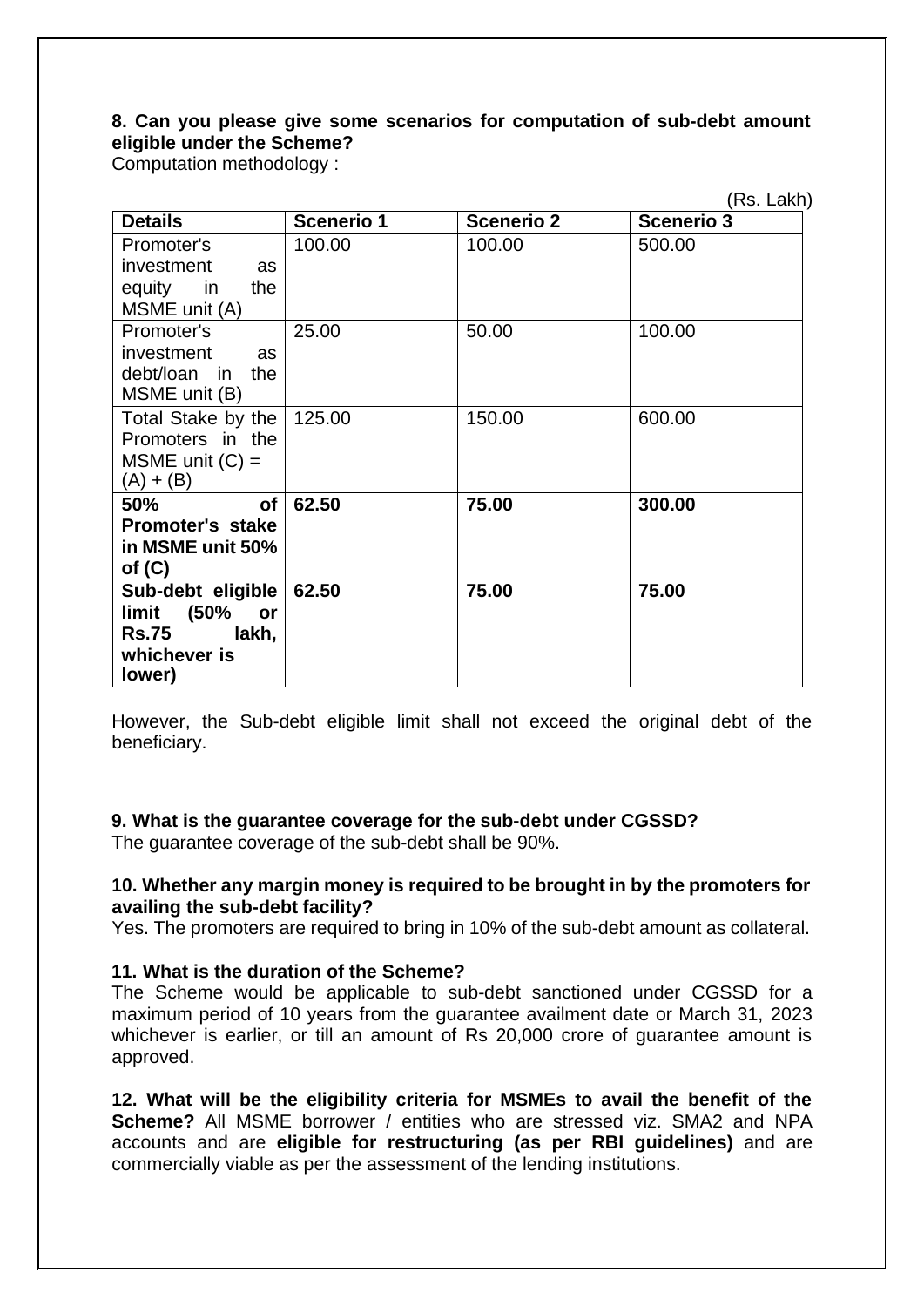## **13. Any cut-off date / eligibility is prescribed for MSMEs for availing the benefit under the Scheme?**

MSMEs whose accounts have been standard as on 01.01.2016 and have been in regular operations, either as standard accounts, or as NPA accounts during financial year 2018-19 and financial year 2019-20 are eligible under the Scheme. The Scheme is valid for MSME units which are stressed viz. SMA2 and NPA accounts as on 30-04- 2020.

### **14. Whether the MSME account where the legal / recovery proceedings are underway are eligible under the Scheme?**

Yes. In cases where recovery proceedings are underway, such as through SARFAESI Sec. 13(2), 13(4), DRT, suit filed, restructuring, MLIs may carry out on the basis of viability of the MSMEs as per RBI's restructuring guidelines.

## **15. Whether Fraud / Willful default account are eligible under the scheme?**

Accounts declared as Fraud/ Willful defaulter will not be considered under the scheme.

### **16. On what basis restructuring is carried out?**

Banks are required to carry out restructuring of MSME accounts as per extant RBI guidelines.

### **17. What would be the procedure followed in case a borrower has loan accounts with multiple lenders?**

In case a borrower has existing limits with more than one lender, the CGSSD can be availed by the borrower through one lender only. A declaration from the borrower regarding its other banking arrangements and that it has not availed funding under the scheme from the other lenders to be obtained by the lending MLI.

# **18. To avail sub-debt under DAF-SDSM, will it be necessary for existing loans of the borrower to be covered under existing guarantee schemes such as CGFMU or CGTMSE?**

No.

### **19. Will the interest rate on DAF-SDSM be capped?**

Yes. The interest rate applicable would be as per extant RBI guidelines.

# **20. What would be the tenor of loans provided under DAF-SDSM?**

The tenor of sub-debt facility provided under DAF-SDSM shall be as per the repayment schedule defined by the lender, subject to a maximum tenor of 10 years.

### **21. What would be the tenor of loans provided under CGSSD?**

Maximum tenor would be from the guarantee availment date or March 31, 2023, whichever is earlier.

### **22. Is there any moratorium period prescribed under DAF-SDSM?**

Yes. There can be a moratorium of 7 years (maximum) on the payment of principal. Till the 7th year, only interest will be paid. While the interest on the credit facility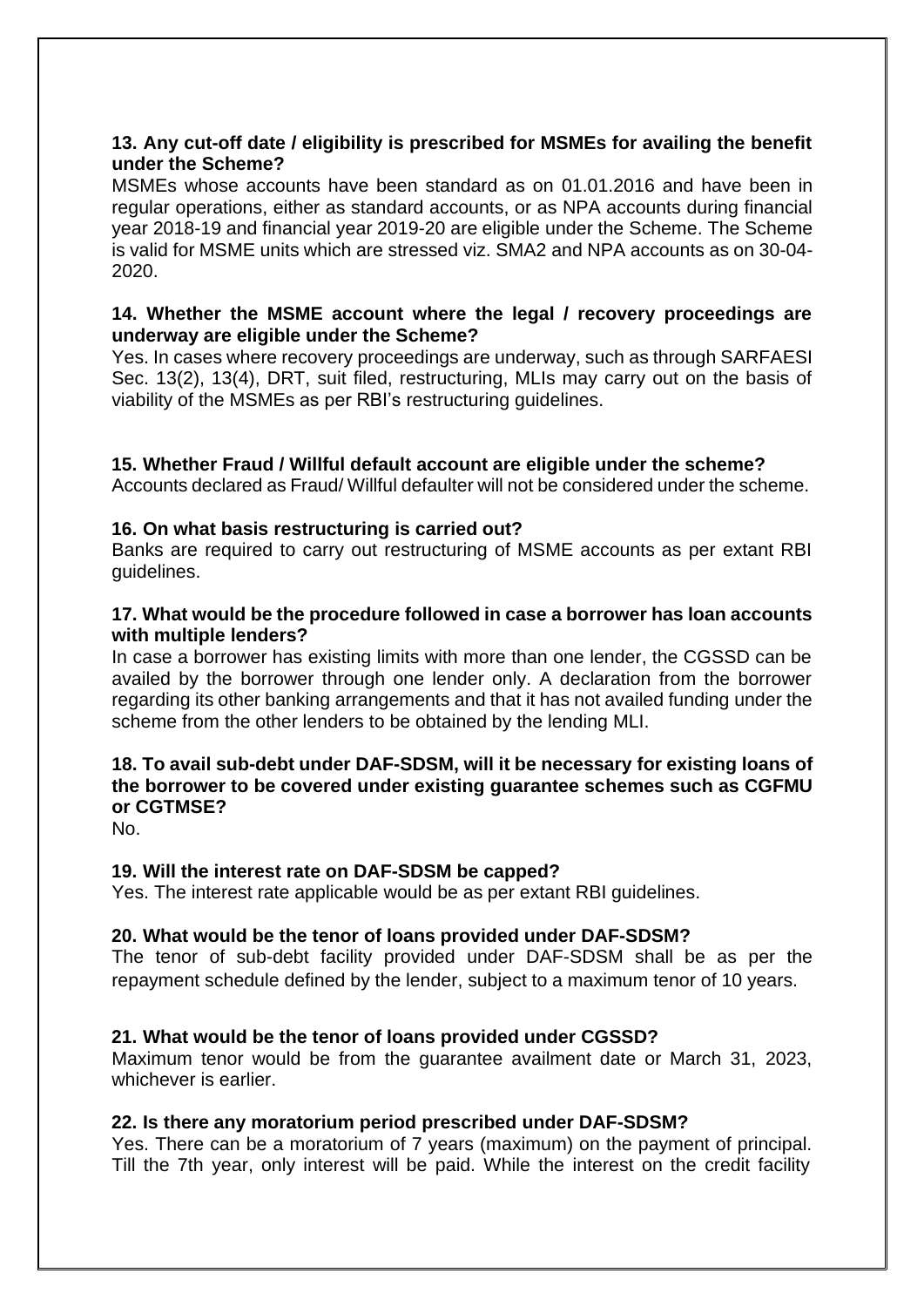provided under the scheme would be required to be serviced regularly (monthly), the principal shall be repaid within a maximum of 3 years after completion of moratorium.

#### **23. Whether prepayment of sub-debt facilities is allowed?**

Pre-payment of loan/credit facilities is allowed **at no additional charge** to the borrower.

#### **24. Will any guarantee fee be charged under the Scheme by CGTMSE?**

Yes. 1.50% per annum on the guaranteed amount on outstanding basis.

#### **25. Whether service fee or any other fee would be charged in addition to the guarantee fee?**

No. There is no service fee or any other charge.

### **26. What will be the risk weight assigned to the credit extended under the scheme?**

CGTMSE guaranteed portion to be assigned zero risk weight, as per extant guidelines.

#### **27. What will be the security on credit facility extended under the Scheme?**

The credit extended under the scheme will rank second charge on all the existing assets.

#### **28. Will MLIs be required furnish any undertaking with CGTMSE for the purpose of this Scheme?**

Yes, MLIs will be required to submit an Undertaking to CGTMSE for the purpose of this Scheme as per the prescribed formal.

### **29. Are Member Lending Institutions (MLIs) required to notify if the account has turned NPA, in CGTMSE Portal?**

Yes, the MLIs are required to mark a particular case as NPA which is classified as NPA as per RBI guidelines in CGTMSE online portal. The NPA marking needs to be done by the MLIs within next quarter from the NPA date, in the online portal.

#### **30. Whether Guarantee Fee is payable for NPA or claim lodged cases?**

Yes, Guarantee Fee is payable for NPA cases / claim lodged cases, till the settlement of first claim.

#### **31. What is the process to be carried out before lodgement of claim ?**

Before lodgement of claim application with CGTMSE, the MLI needs to initiate legal action post NPA or default.

#### **32. When can the Lending Institution invoke the guarantee?**

For MLI to lodge a claim, the guarantee in respect of that credit facility should have been in force at the time of account turning NPA and after completion of lock-in period of 18 months (from the guarantee start date or last disbursement date whichever is later). MLI can invoke the guarantee for first instalment of claim (75%) only after initiation of legal action under various legal forums such as, SARFAESI (u/s 13 (4)), Revenue Recovery Authority (RRA), Civil Court, Debt Recovery Tribunal (DRT) or Lok Adalat.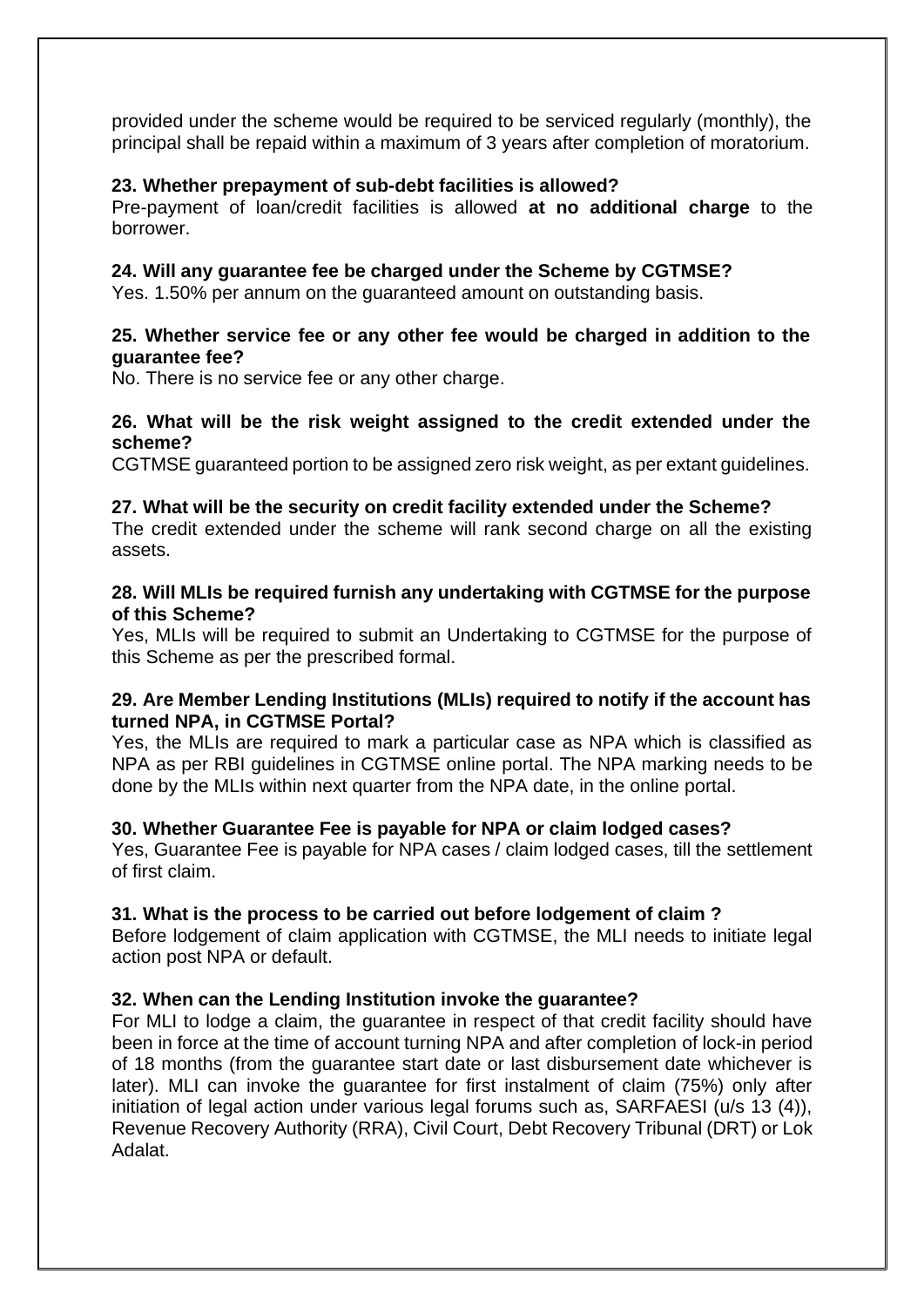### **33. How will the guaranteed amount be paid by CGTMSE to the MLIs on invocation of the guarantee?**

After satisfying itself about the procedural aspects met by the lender, regarding lodgement / preferment of claim for guarantee, the Trust settle the claim in two instalments i.e. 75% of the eligible amount (i.e. 90% of amount in default) as First instalment and 25% of the eligible amount (i.e. 90% of amount in default) as Second instalment.

| <b>Illustration:</b>        |           |           | (in Rs.)  |
|-----------------------------|-----------|-----------|-----------|
| Sub-debt given to promoter  | 75,00,000 | 50,00,000 | 10,00,000 |
| by the Bank (Guarantee      |           |           |           |
| Amount)                     |           |           |           |
| Outstanding as the time of  | 50,00,000 | 30,00,000 | 10,00,000 |
| NPA (Guaranteed amount      |           |           |           |
| minus repayment)            |           |           |           |
| <b>CGTMSE</b> coverage      | 90%       | 90%       | 90%       |
| Claim<br>Eligible<br>Amount | 45,00,000 | 27,00,000 | 9,00,000  |
| (90% of O/s)                |           |           |           |
| 1st claim paid by CGTMSE    | 33,75,000 | 20,25,000 | 6,75,000  |
| (75%)                       |           |           |           |
| claim<br>paid<br>2nd<br>by  | 11,25,000 | 6,75,000  | 2,25,000  |
| <b>CGTMSE (25%)</b>         |           |           |           |

**Note:** Any recovery made by the lender after settlement of the claim has to be refunded back to CGTMSE as per the existing guidelines.

### **34. Is the Lending institution required to remit the recovery of amount received from the borrower, after settlement of first instalment of claim?**

Yes. MLI needs to remit any recovery received, from the borrower, after the settlement of first instalment, to CGTMSE after deducting the legal expenses only.

# **35. Can a lending institution go for one-time settlement (OTS) in respect of defaulted cases, which are covered under the Scheme?**

Yes. The lending institution is, however, required to keep the Trust informed. In order to avail claim, legal action must be initiated by the MLI even in the event of OTS.

# **36. Will there be inspection of cases covered under CGSSD Scheme?**

Yes. Trust reserves the right to inspect cases covered under CGSSD Scheme at any given time.

### **37. What are the documents required for inspection?**

During the inspection of cases, MLIs will be required provide copies of the books of account and other records (including any book of instructions or manual or circulars covering general instructions regarding conduct of advances) as maintained by the lending institutions or any such documents as requested by the TRUST.

# **38. What would be the purpose of the inspection of these cases?**

The primary purpose of inspection of these case would be to check whether the Lending Institutions have followed the terms and conditions of the Scheme and that